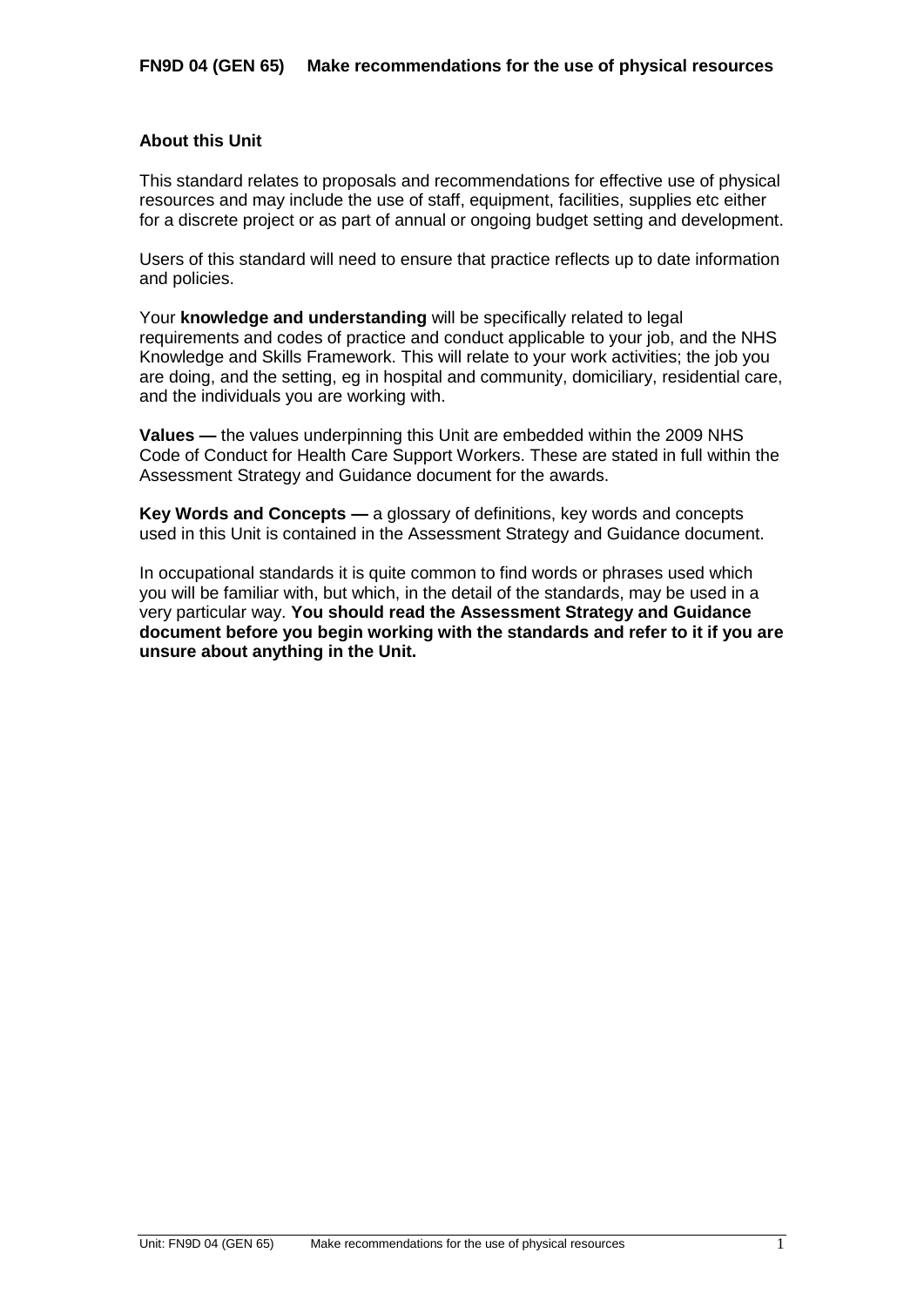### **Specific Evidence Requirements for the Unit**

# **It is essential that you adhere to the Evidence Requirements for this Unit**

# **SPECIFIC EVIDENCE REQUIREMENTS FOR THIS UNIT**

# **Simulation:**

Simulation is **NOT** permitted for any part of this Unit.  $\bullet$ 

#### **The following forms of evidence ARE mandatory:**  $\blacklozenge$

- **Direct Observation:** Your assessor or expert witness must observe you in real work  $\bullet$ activities. Their confirmation of your practice will provide evidence for a significant amount of the performance criteria in this Unit. **For example**, how you involve stakeholders in the process from provide opportunities through to providing information on decisions taken.
- **Professional discussion:** Describes your actions in a particular situation and reflect  $\bullet$ on the reason(s) why you practice that way. **For example**, how you ensure your proposals include all relevant data and how you present the proposal

# **Competence of performance and knowledge could also be demonstrated using a variety of evidence from the following:**

- **Reflective Account:** These are written pieces of work which allow you to reflect on the course of action you took in a specific situation to identify any learning from the piece of work and to describe what you might do differently in the light of your new knowledge.
- $\blacklozenge$ **Questioning/professional discussion**: May be used to provide evidence of knowledge, legislation, policies and procedures which cannot be fully evidenced through direct observation or reflective accounts. In addition your assessor/mentor or expert witness may also ask questions to clarify aspects of your practice.
- **Expert Witness**: A designated expert witness, eg a senior member of staff, may  $\blacklozenge$ provide a direct observation of your practice, or record a professional discussion they have held with you on a specific piece of practice.
- **Witness Testimony**: Can be a confirmation or authentication of the activities described  $\blacklozenge$ in your evidence which your assessor or mentor has not seen.
- **Products:** These can be any record that you would normally use within your normal  $\blacklozenge$ role, eg you should not put confidential records in your portfolio; they can remain where they are normally stored and be checked by your assessor and internal verifier.
- **Prior Learning:** You may be able to use recorded prior learning from a course of  $\bullet$ training you have attended within the last two years. Discussion on the relevance of this should form part of your assessment plan for each Unit.
- $\ddot{\bullet}$ **Simulation:** There may be times when you have to demonstrate you are competent in a situation that does not arise naturally through your work role, eg dealing with violent or abusive behaviour. The Evidence Requirements in each Unit provide specific guidance regarding the use of simulation.

# **GENERAL GUIDANCE**

- Prior to commencing this Unit you should agree and complete an assessment plan with  $\blacklozenge$ your assessor which details the assessment methods you will be using, and the tasks you will be undertaking to demonstrate your competence.
- Evidence must be provided for ALL of the performance criteria, ALL of the knowledge.  $\blacklozenge$
- The evidence must reflect the policies and procedures of your workplace and be linked to current legislation, values and the principles of best practice within the Health Care sector. This will include the National Service Standards for your areas of work.
- All evidence must relate to your own work practice.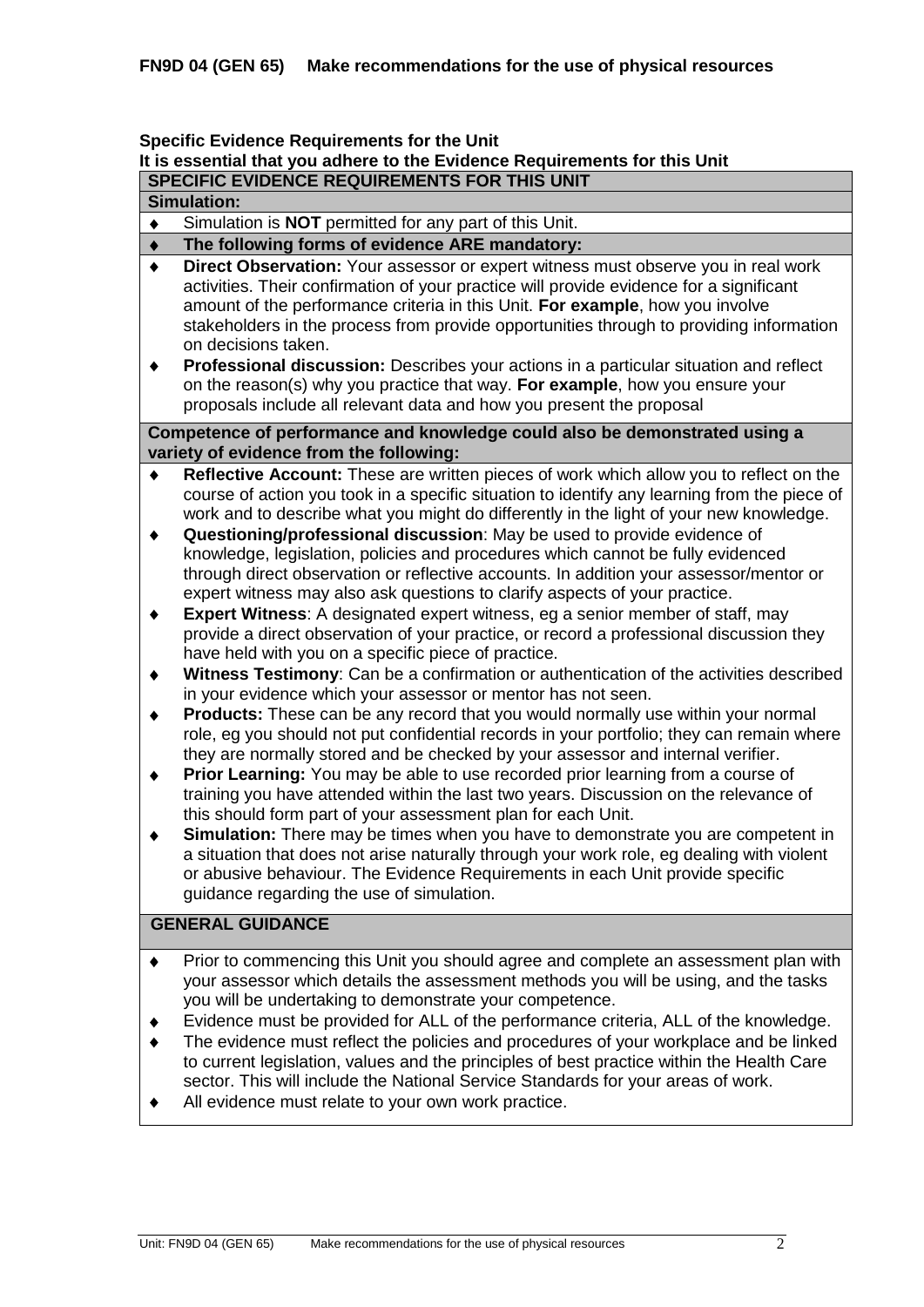# **FN9D 04 (GEN 65) Make recommendations for the use of physical resources**

# **KNOWLEDGE SPECIFICATION FOR THIS UNIT**

 $\mathbf{r}$ 

Competent practice is a combination of the application of skills and knowledge informed by values and ethics. This specification details the knowledge and understanding required to carry out competent practice in the performance described in this Unit.

When using this specification **it is important to read the knowledge requirements in relation to expectations and requirements of your job role**.

**You need to provide evidence for ALL knowledge points listed below. There are a variety of ways this can be achieved so it is essential that you read the 'knowledge evidence' section of the Assessment Guidance.**

|                 | You need to show that you know, understand and can apply in<br>practice:                                                                           | <b>Enter</b><br><b>Evidence</b><br><b>Numbers</b> |
|-----------------|----------------------------------------------------------------------------------------------------------------------------------------------------|---------------------------------------------------|
| $\mathbf{1}$    | The physical resources needed to carry out activities<br>effectively.                                                                              |                                                   |
| $\overline{2}$  | How to carry out cost-benefit analyses with regard to proposed<br>expenditure.                                                                     |                                                   |
| 3               | How to identify and evaluate alternative options to proposals<br>on expenditure.                                                                   |                                                   |
| 4               | How to develop and argue an effective case for expenditure.                                                                                        |                                                   |
| 5               | The trends and developments which may influence future<br>expenditure and how to forecast and plan for these.                                      |                                                   |
| 6               | The procedures which need to be followed to make<br>recommendations for expenditure.                                                               |                                                   |
| $\overline{7}$  | The importance of effective budgetary control to team and<br>organisational efficiency, and your role and responsibilities in<br>relation to this. |                                                   |
| 8               | The principles and methods which underpin effective<br>budgetary control.                                                                          |                                                   |
| 9               | The importance of keeping accurate records of past<br>expenditure.                                                                                 |                                                   |
| 10              | The information needed to make decisions on expenditure and<br>how to gather and check the validity of this information.                           |                                                   |
| 11              | How to decide on targets, standards and monitoring methods.                                                                                        |                                                   |
| 12 <sub>2</sub> | The trends and developments which might influence future<br>expenditure.                                                                           |                                                   |
| 13              | How to collect and validate information required to evaluate a<br>case for expenditure.                                                            |                                                   |
| 14              | The types of information required to make decisions on<br>expenditure.                                                                             |                                                   |
| 15              | The organisational objectives and strategies relevant to the<br>programmes of work.                                                                |                                                   |
| 16              | The importance of gaining agreement to budgets.                                                                                                    |                                                   |
| 17 <sub>2</sub> | How to carry out budget negotiations.                                                                                                              |                                                   |
| 18              | Areas of uncertainty and disagreement which may occur when                                                                                         |                                                   |
|                 | agreeing budgets and how to resolve these in a way which is                                                                                        |                                                   |
|                 | satisfactory to those involved in the decision-making process.                                                                                     |                                                   |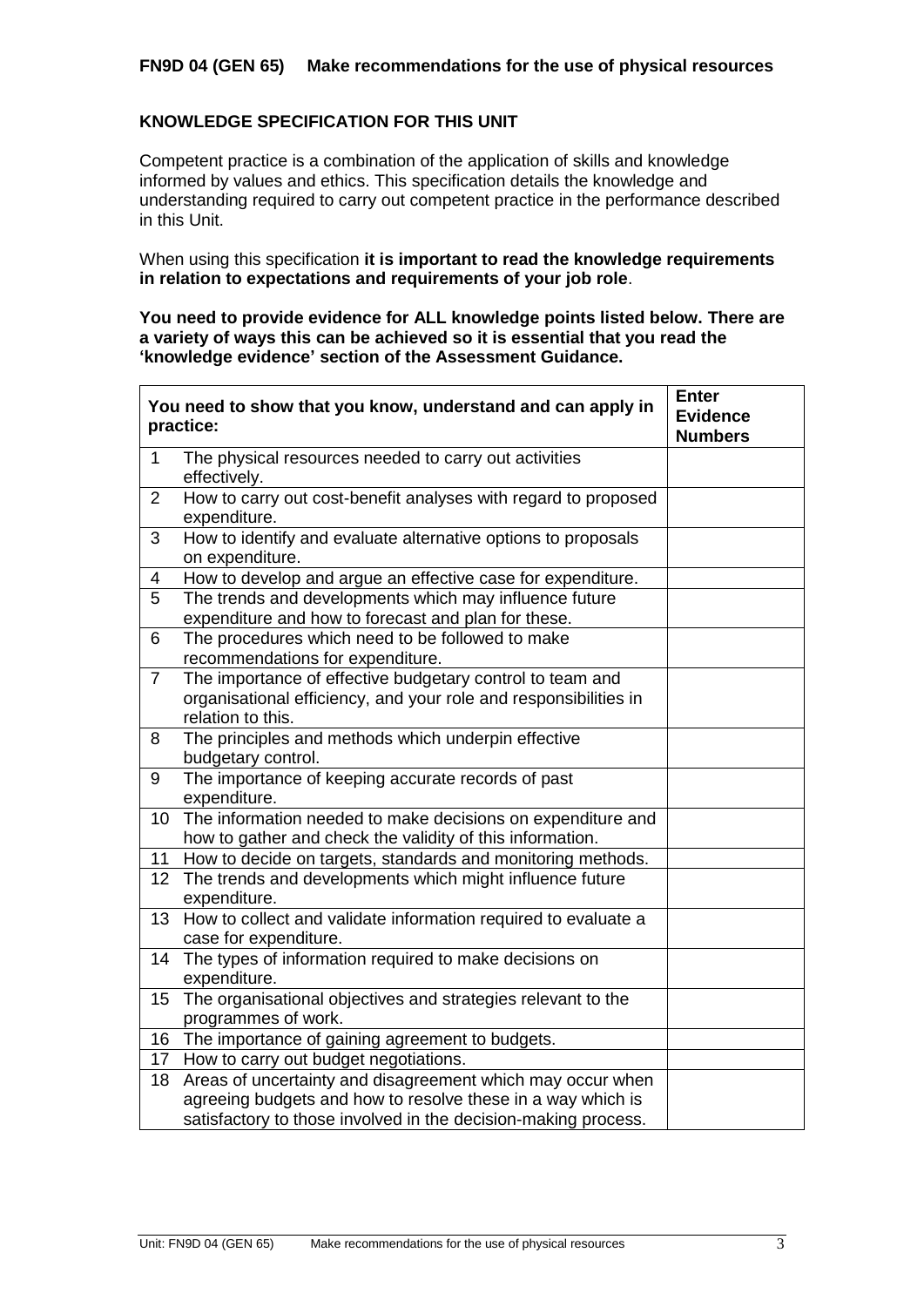| <b>Performance Criteria</b>             |                                                                                    | <b>DO</b> | <b>RA</b> | <b>EW</b> | Q | P | <b>WT</b> | <b>PD</b> |
|-----------------------------------------|------------------------------------------------------------------------------------|-----------|-----------|-----------|---|---|-----------|-----------|
| Provide opportunities for relevant<br>1 |                                                                                    |           |           |           |   |   |           |           |
|                                         | stakeholders to make suggestions for                                               |           |           |           |   |   |           |           |
|                                         | future expenditure.                                                                |           |           |           |   |   |           |           |
| 2                                       | Ensure your proposals take account of                                              |           |           |           |   |   |           |           |
|                                         | past experience, trends and                                                        |           |           |           |   |   |           |           |
|                                         | developments.                                                                      |           |           |           |   |   |           |           |
| 3                                       | Base recommendations on an accurate                                                |           |           |           |   |   |           |           |
|                                         | interpretation of valid data and a                                                 |           |           |           |   |   |           |           |
|                                         | realistic evaluation of risk.                                                      |           |           |           |   |   |           |           |
| $\overline{4}$                          | Include other factors likely to affect                                             |           |           |           |   |   |           |           |
|                                         | future expenditure.                                                                |           |           |           |   |   |           |           |
| 5                                       | Clearly and concisely state the                                                    |           |           |           |   |   |           |           |
|                                         | expected benefits, the costs involved                                              |           |           |           |   |   |           |           |
|                                         | and any potential negative                                                         |           |           |           |   |   |           |           |
|                                         | consequences.                                                                      |           |           |           |   |   |           |           |
| 6                                       | Consider alternative options for                                                   |           |           |           |   |   |           |           |
|                                         | expenditure and provide valid reasons                                              |           |           |           |   |   |           |           |
| $\overline{7}$                          | why you have rejected them.                                                        |           |           |           |   |   |           |           |
|                                         | Provide sufficient, valid information for<br>relevant people to make a decision on |           |           |           |   |   |           |           |
|                                         | your proposals.                                                                    |           |           |           |   |   |           |           |
| 8                                       | Remain consistent with the                                                         |           |           |           |   |   |           |           |
|                                         | organisation's plans and objectives.                                               |           |           |           |   |   |           |           |
| 9                                       | Include targets, standards and                                                     |           |           |           |   |   |           |           |
|                                         | monitoring methods.                                                                |           |           |           |   |   |           |           |
| 10                                      | Provide a financial justification and                                              |           |           |           |   |   |           |           |
|                                         | sufficient, valid information to allow                                             |           |           |           |   |   |           |           |
|                                         | your proposals to be evaluated                                                     |           |           |           |   |   |           |           |
|                                         | realistically.                                                                     |           |           |           |   |   |           |           |
| 11                                      | Present proposals to relevant                                                      |           |           |           |   |   |           |           |
|                                         | stakeholders in an appropriate format                                              |           |           |           |   |   |           |           |
|                                         | and at an appropriate time.                                                        |           |           |           |   |   |           |           |
| 12                                      | Negotiate proposals in a way which                                                 |           |           |           |   |   |           |           |
|                                         | maintains good relationships with the                                              |           |           |           |   |   |           |           |
|                                         | people involved.                                                                   |           |           |           |   |   |           |           |
| 13 <sup>°</sup>                         | Clarify and resolve any areas of<br>uncertainty and disagreement over the          |           |           |           |   |   |           |           |
|                                         | proposals.                                                                         |           |           |           |   |   |           |           |
| 14                                      | Complete negotiations within agreed                                                |           |           |           |   |   |           |           |
|                                         | timescales.                                                                        |           |           |           |   |   |           |           |
| 15 <sub>1</sub>                         | Provide relevant stakeholders with                                                 |           |           |           |   |   |           |           |
|                                         | accurate information on decisions in a                                             |           |           |           |   |   |           |           |
|                                         | manner and at a time, which is likely to                                           |           |           |           |   |   |           |           |
|                                         | ensure their co-operation and                                                      |           |           |           |   |   |           |           |
|                                         | confidence.                                                                        |           |           |           |   |   |           |           |

*PD* = *Professional Discussion*

*DO = Direct Observation RA = Reflective Account Q = Questions*

*EW = Expert Witness P = Product (Work) WT = Witness Testimony*